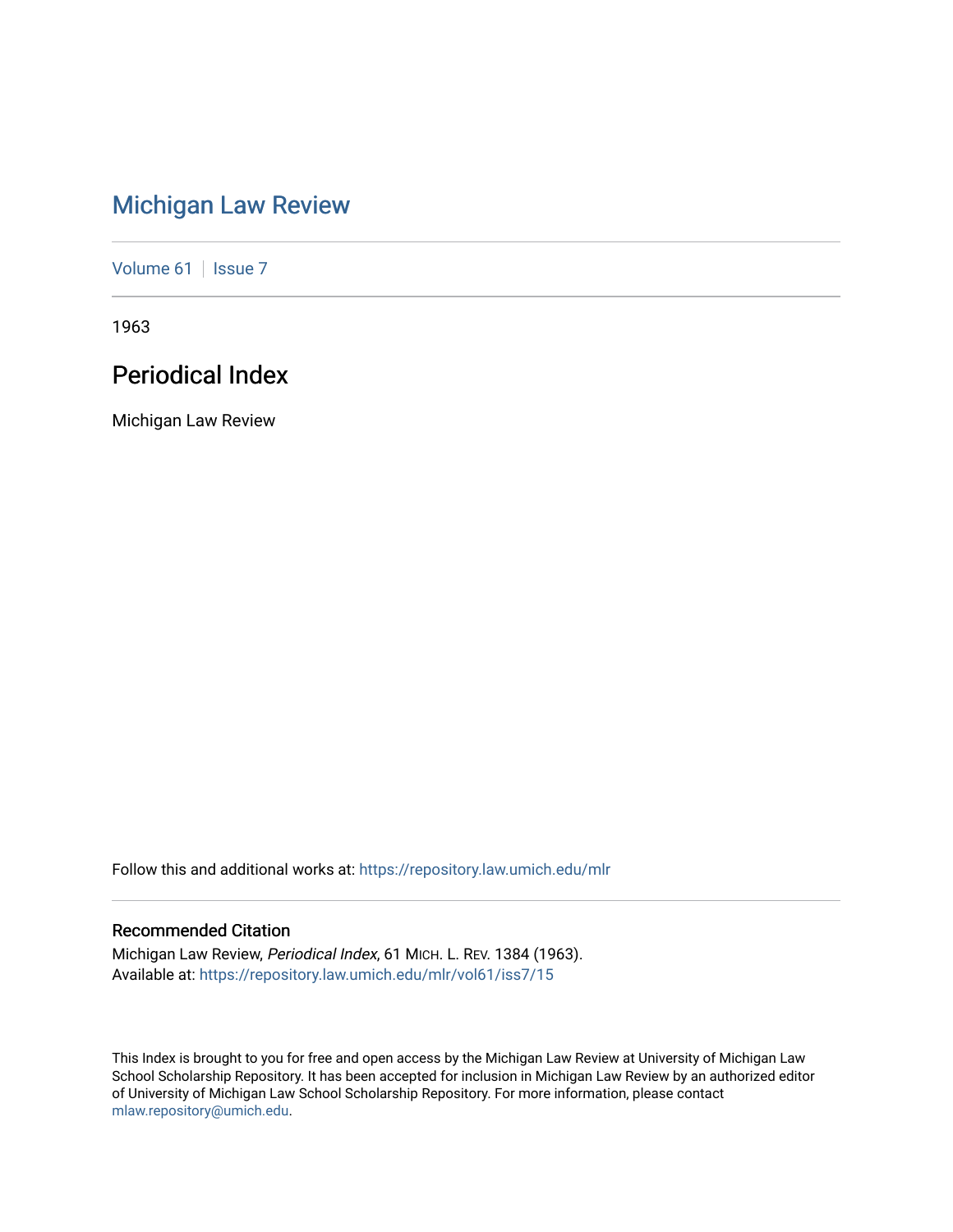·This index includes *articles, comments* and some of the longer *notes* which have appeared in leading law reviews since the publication of the last issue of this *Review.*  (a) indicates a leading article.

#### ACCOUNTING

Modem financial accounting: II. (a) Miguel A. de Capriles. [Part I appeared in 37 N.Y.U.L. Rev. 1001-1088 (Dec.).] 38 N.Y.U.L. Rev. 1-66 (Jan.).

#### ADMINISTRATIVE LAW

Legislative control over administrative rule making. (a) Charles H. Melville. 32 U. Cine. L. Rev. 33-54 (Winter).

#### ANTITRUST LAW

Application of the per se doctrine to commerce with foreign nations: desirable or disastrous? 49 Va. L. Rev. 448-461 (April).

Closed territorial distribution: an opening question in the Sherman act. (a) Christopher D. Stone. 30 U. Chi. L. Rev. 286-  $31\bar{7}$  (Winter).

Emerging antitrust issues: reciprocity, diversification and joint ventures. (a) Milton Handler. 49 Va. L. Rev. 433-447 (April).

#### ATTORNEY GENERAL

The office of attorney general in Kentucky. Report of the department of law to the committee on the administration of justice in the Commonwealth of Kentucky\_ 51 Ky. L.J. 1-152 (Special Issue).

#### **ATTORNEYS**

An attorney fine: a sanction to ensure compliance with court calendar orders. 30 U. Chi. L. Rev. 382-400 (Winter).

#### . BANKRUPTCY

Bankruptcy: section 23 consent and the extension of the Hillman doctrine. 49 Va. L. Rev. 571-591 (April).

#### COMMUNITY PROPERTY

Apportionment of income from a spouse's separately owned property. 51 Calif. L. Rev. 161-202 (March).

#### CONFLICT OF INTEREST

Conflicts of interest of state legislators. 76 Harv. L. Rev. 1209-1232 (April).

The new federal conflict-of-interest law. (a) Roswell B. Perkins. 76 Harv. L. Rev. 1113-1169 (April).

#### CONSTITUTIONAL **LAW**

See also *Disclosure Legislation.* 

Baker v. Carr and legislative apportionments: a problem of standards. 72 Yale L.J. 968-1040 (April).

Banishment: cruel and unusual punishment. (a) Michael F. Armstrong. lll U. Pa. L. Rev. 758-786 (April).

Executive recess appointment to a judicial vacancy occurring during senate session held constitutional. 38 N.Y.U.L. Rev. 169- 182 (Jan.).

Mapp v. Ohio and exclusion of evidence illegally obtained by private parties. 72 Yale L.J. 1062-1075 (April).

Prayer, public schools and the supreme court. (a) Paul G. Kauper. 61 Mich. L. Rev. 1031-1068 (April).

Religion in the public schools: a pro• posed constitutional standard. (a) Jesse H. Choper. 47 Minn. L. Rev. 329-416 (Jan.).

The bill of rights is not enough. (a) William 0. Douglas. 38 N.Y.U.L. Rev. 207- 242 (April).

The *Engel* case from a Swiss perspective. (a) F. William O'Brien. 61 Mich. L. Rev. 1069-1086 (April).

The Marshall court: nationalization of private rights and personal liberty from the authority of the commerce clause. (a) W. Howard Mann. 38 Ind. L.J. 117-238 (Winter).

The proposed amendment of article V: a threatened disaster. (a) Charles L, Black, Jr. 72 Yale L.J. 957-966 (April).

The self-incrimination privilege: barrier to criminal discovery? 51 Calif. L. Rev. 135-145 (March).

The significance of *Baker v. Carr* for Indiana. 38 Ind. L.J. 240-263 (Winter).

Toward a general theory of the first amendment. (a) Thomas I. Emerson. 72 Yale L.J. 877-956 (April).

Wright v. Rockefeller and legislative gerrymanders: the desegregation decisions plus a problem of proof. 72 Yale L.J. 1041- 1061 (April).

# **COPYRIGHT**

Improper copyright notice: rights and remedies. 32 U. Cine. L. Rev. 56-70 (Winter).

[ 1384]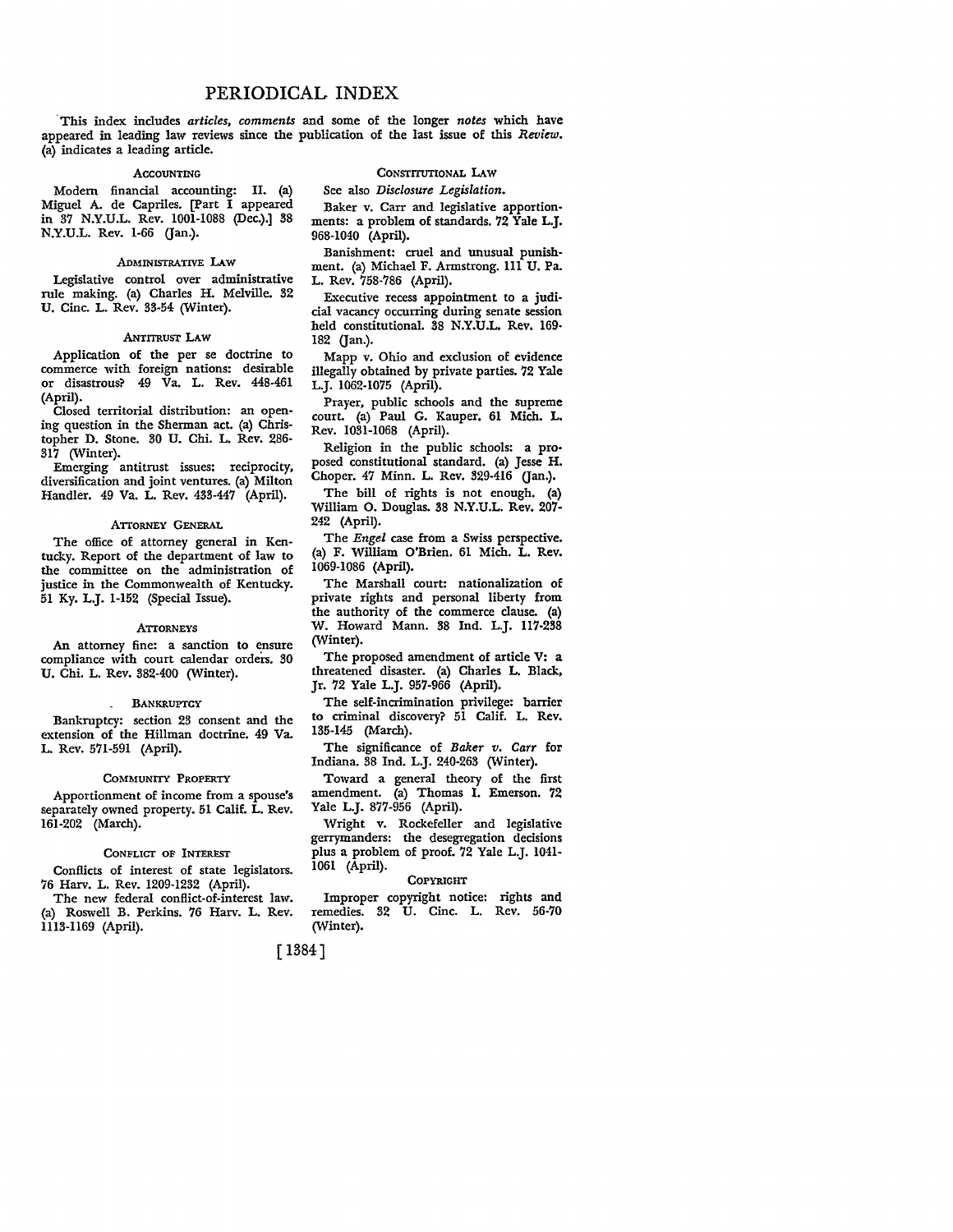Originality, cartography, and copyright. (a) John F. Whicher. 38 N.Y.U.L. Rev. 280-300 (April).

2¢ plain, why pay more? (a) Walter L. M. Lorimer. IO U.C.L.A.L. Rev. 561-574 (March).

#### **COURTS**

See also *Evidence.* 

The legislative court problem: a proposed solution. 38 N.Y.U.L. Rev. 302-323 (April).

#### CRIMINAL LAW

Abolish the "insanity defense"-why not? {a) Joseph Goldstein and Jay Katz. 72 Yale L.J. 853-876 (April).

Proposed revision of the Minnesota criminal code. {a) Maynard E. Pirsig. 47 Minn. L. Rev. 417-463 (Jan.).

Symposium on the model penal code. Articles by Herbert Wechsler, Herbert L. Packer, Richard H. Kuh, Jerome Hall, Sanford J. Fox, and Louis B. Schwartz. 63 Colum. L. Rev. 589-686 (April).

The Manhattan bail project: an interim report on the use of pre-trial parole. (a) Charles E. Ares, Anne Rankin, and Herbert Sturz. 38 N.Y.U.L. Rev. 67-95 (Jan.).

*Uniform Crime Reports:* a critical appraisal. (a) Marvin E. Wolfgang. 111 U. Pa. L. Rev. 708-738 (April).

#### DISCLOSURE LEGISLATION

Disclosure as a legislative device. 76 Harv. L. Rev. 1273-1293 (April).

#### **DISCOVERY**

California discovery since *Greyhound:*  good cause for reflection. IO U.C.L.A.L. Rev. 593-618 (March).

Discovery of attorney's work product under section 2031 of the California code of civil procedure. (a) William A. Masterson. IO U.C.L.A.L. Rev. 575-592 (March).

#### **DIVORCE**

Divisible divorce. 76 Harv. L. Rev. 1233- 1252 (April).

DOMESTIC RELATIONS

See also *Divorce.* 

The adopted child and intra-family marriage prohibitions. 49 Va. L. Rev. 478-491 (April).

#### EMINENT DOMAIN

Date of valuation in eminent domain: irreverence for unconstitutional practice. 30 U. Chi. L. Rev. 319-357 (Winter).

The police power, eminent domain, and the preservation of historic property. 63 Colum. L. Rev. 708-732 (April).

#### EsTATE PLANNING

A bird's eye view of basic estate planning vehicles. (a) William Schwartz. 43 B.U.L. Rev. 250-269 (Spring).

Drafting of wills and estate planning. (a) Paul B. Sargent. 43 B.U.L. Rev. 179- 198 (Spring).

Life insurance in the estate plan. (a) Hugh M. MacKay. 43 B.U.L. Rev. 270·301 (Spring).

Testamentary gifts to charity and the federal estate tax deduction. 43 B.U.L. Rev. 323-337 (Spring).

#### EUROPEAN COMMON MARKET

Industrial property and trade regulation in the European common market. 49 Va. L. Rev. 462-477 (April).

# EVIDENCE

See also *Constitutional Law, Discovery.* 

Privileges in the law of evidence. A symposium. The realities of the attorneyclient confidences, by Robert Allen Sedler and Joseph J. Simeone; Confidential communications to the clergy, by Seward **P.**  Reese; Dead man's statutes, by Roy R. Ray; Standing to claim privileges in Ohio, by V. C. Ball; Privilege in the uniform rules of evidence, by Ralph C. Barnhart; The husband-wife privileges in federal criminal procedure, by Lester B. Orfield. 24 Ohio St. L.J. 1-171 (Winter).

FEDERAL Fooo, DRUG AND COSMETIC Acr:

Sanctions in silhouette: an inquiry into the enforcement of the federal food, drug, and cosmetic act. (a) H. Thomas Austern. 51 Calif. L. Rev. 38-50 (March). \

### FEDERAL PROCEDURE

A corporation's principal place of business for federal diversity jurisdiction. 38 N.Y.U.L. Rev. 148-160 Gan.).

Federal civil procedure-federal rule 12(e): motion for more definite statement -history, operation and efficacy. 61 Mich. L. Rev. 1126-1140 (April).

Processing a motion attacking sentence under section 2255 of the judicial code. Ill U. Pa. L. Rev. 788-819 (April).

Rule 52(a): appellate review of findings of fact based on documentary or undisputed evidence. 49 Va. L. Rev. 506-537 (April).

The discretionary power of the supreme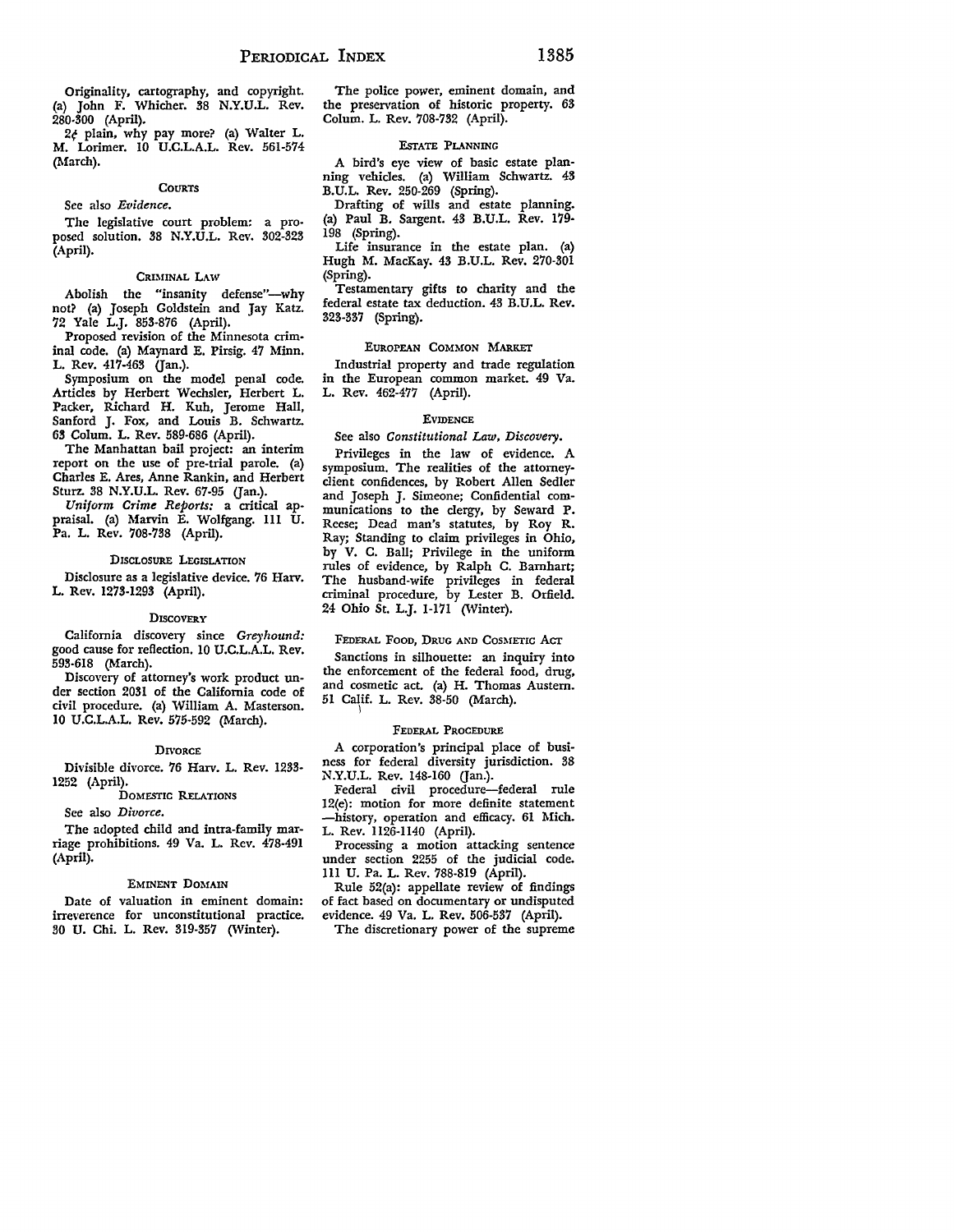court to dismiss appeals from state courts. 63 Colum. L. Rev. 688-707 (April).

The three-judge district court and appellate review. 49 Va. L. Rev. 538-570 (April).

#### FOREIGN INVESTMENT

Foreign investment protection: a reasoned approach. (a) Earl Snyder. 61 **Mich.**  L. Rev. 1087-1124 (April).

#### FOREIGN LAW

The legal order in Japan's changing society: some observations. (a) Arthur Taylor von Mehren. 76 Harv. L. Rev. 1170- 1205 (April).

### GOVERNMENT TORT LIABILITY

Governmental tort liability: a public policy prospectus. (a) Arvo Van Alstyne. 10 U.C.L.A.L. Rev. 463-532 (March).

#### HABEAS CORPUS

# See also *Federal Procedure.*

Federal habeas corpus treatment of state factfinding: a suggested approach. 76 Harv. L. Rev. 1253-1272 (April).

#### INDUSTRIAL SECRETS

Industrial secrets and the skilled employee. 38 N.Y.U.L. Rev. 324-349 (April).

#### INSURANCE

See also *Labor Law.* 

Liability of disability insurer where insured has received treatment under direct service health plan. 51 Calif. L. Rev. 203· 214 (March).

#### INTESTATE SUCCESSION

The method, process and frequency of wealth transmission at death. (a) Allison Dunham. 30 U. Chi. L. Rev. 241-285 (Winter).

#### INVESTMENT COMPANY ACT OF 1940

Termination of management contracts under the investment company act of 1940. 63 Colum. L. Rev. 733-748 (April).

#### JONES ACT

Shipowner's duty to rescue crewmenthe *Gardner* case. 49 Va. L. Rev. 492-504 (April).

#### **JUDGMENTS**

Deficiency judgment limitations in California-a new judicial approach. (a) John R. Hetland. 51 Calif. L. Rev. 1-37 (March).

# JURY TRIAL

An American lawyer looks at civil jury trial in Scotland. (a) Paul Hardin, III. lll U. Pa. L. Rev. 739-757 (April).

# LABOR LAW

Employer permitted to grant benefits on eve of representation election in order to persuade employees to vote against union. 38 N.Y.U.L. Rev. 183-190 (Jan.).

Free speech, propaganda and the na• tional labor relations act. (a) Thomas G. S. Christensen. 38 N.Y.U.L, Rev. 243-279 (April).

Good faith grievance handling as an aspect of the duty to bargain collectively. 38 N.Y.U.L. Rev. 350-387 (April).

Hot cargo agreements under the national labor relations act: an analysis of section 8(e). 38 N.Y.U.L. Rev. 97-125 (Jan.).

 $NLRB$  re-run elections: a study. Daniel H. Pollitt. 41 N.C.L. Rev. 209-224 (Winter).

Recognition of a staff union of business agents under the national labor relations act. 72 Yale L.J. 1076-1087 (April).

Strike insurance: an analysis of the legality of interemployer economic aid under present federal legislation. 38 N.Y.U.L. Rev. 126-147 (Jan.).

#### MECHANICS' LIENS

Mechanics' liens in North Carolina. (a) Charles S. Mangum, Jr. 41 N.C.L. Rev. 173-208 (Winter).

# MOTOR CARRIER ACT

Truck leasing under the motor carrier act: the owner-operator and the ICC. 30 U. Chi. L. Rev. 358-372 (Winter).

#### MUNICIPAL LAW

See also *Eminent Domain.* 

Nonresidents permitted to protest proposed zoning change. 38 N.Y.U.L. Rev. 161- 168 (Jan.).

Regulation of door to door solicitation by enactment of a Green River ordinance: application and validity in Ohio. 32 U. Cine. L. Rev. 92-107 (Winter).

#### RESTRAINT OF TRADE

The private placement exemption: what to do about a fortuitous combination in restraint of trade. (a) Roscoe Steffen. 30 U. Chi. L. Rev. 2ll-240 (Winter).

#### STERILIZATION

Eugenic sterilization in Indiana. 38 Ind. L.J. 275-289 (Winter).